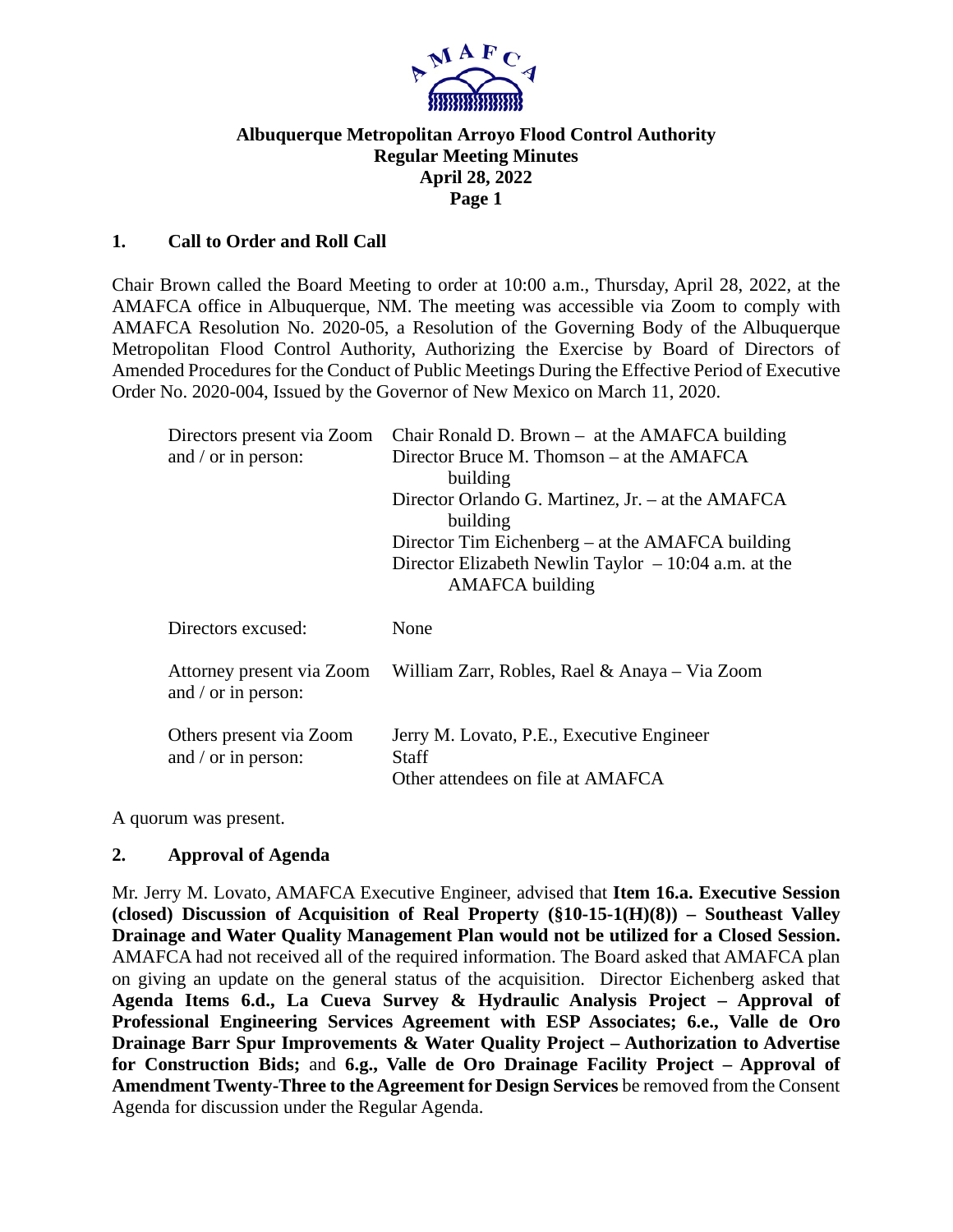Director Eichenberg made a motion to approve the Agenda, as amended. Director Thomson seconded the motion, which passed (5-0).

### **3. Meetings Scheduled**

| May 26, 2022, 10:00 a.m. – Regular Meeting | a. |  |  |  |  |  |
|--------------------------------------------|----|--|--|--|--|--|
|--------------------------------------------|----|--|--|--|--|--|

- **b. June 23, 2022, 10:00 a.m. – Regular Meeting**
- **c. July 28, 2022, 10:00 a.m. Regular Meeting**

There were no changes to the dates.

### **4. Items from the Floor Public Comments**

No items from the floor or public comments were received.

### **5. Approval of Minutes**

### **a. March 24, 2022**

Director Thomson made a motion to approve the Minutes of March 24, 2022. Director Eichenberg seconded the motion, which passed (5-0).

### **6. Consent Agenda**

Chair Brown referred to **Agenda Items 6.a. through 6.c., 6.f. and 6.i.** on the Consent Agenda. **Items 6.d., 6.e., and 6.g.,** were moved to the Regular Agenda earlier in the meeting. It was requested that **Item 6.h. 2021 On-Call Other Services – Souder, Miller & Associates – Approval of Exhibit A – Fee Schedule** also be moved to the Regular Agenda. Director Eichenberg made a motion that the Board accept the items on the Consent Agenda.

The motion approved the following:

- Albuquerque International Balloon Fiesta License Third / Final Extension with the City of Albuquerque; and
- Mechanical Trash and Debris Removal Third / Final Extension with Southwest Sewer Service, Inc.; and
- Manual Trash and Debris Removal Third / Final Extension with Black Forest Tree Service; and
- Design and Construction Management Services for The Hubbell Dam Expansion Project Advertise Construction Bids; and
- North Domingo Baca Dam Inlet Channel Reconstruction and Dam Pool Grade Project Advertise Construction Bids.

Director Taylor seconded the motion, which passed (5-0).

**6.d., 6.e., 6.g., and 6.h.** had been moved to the Regular Agenda earlier in the meeting.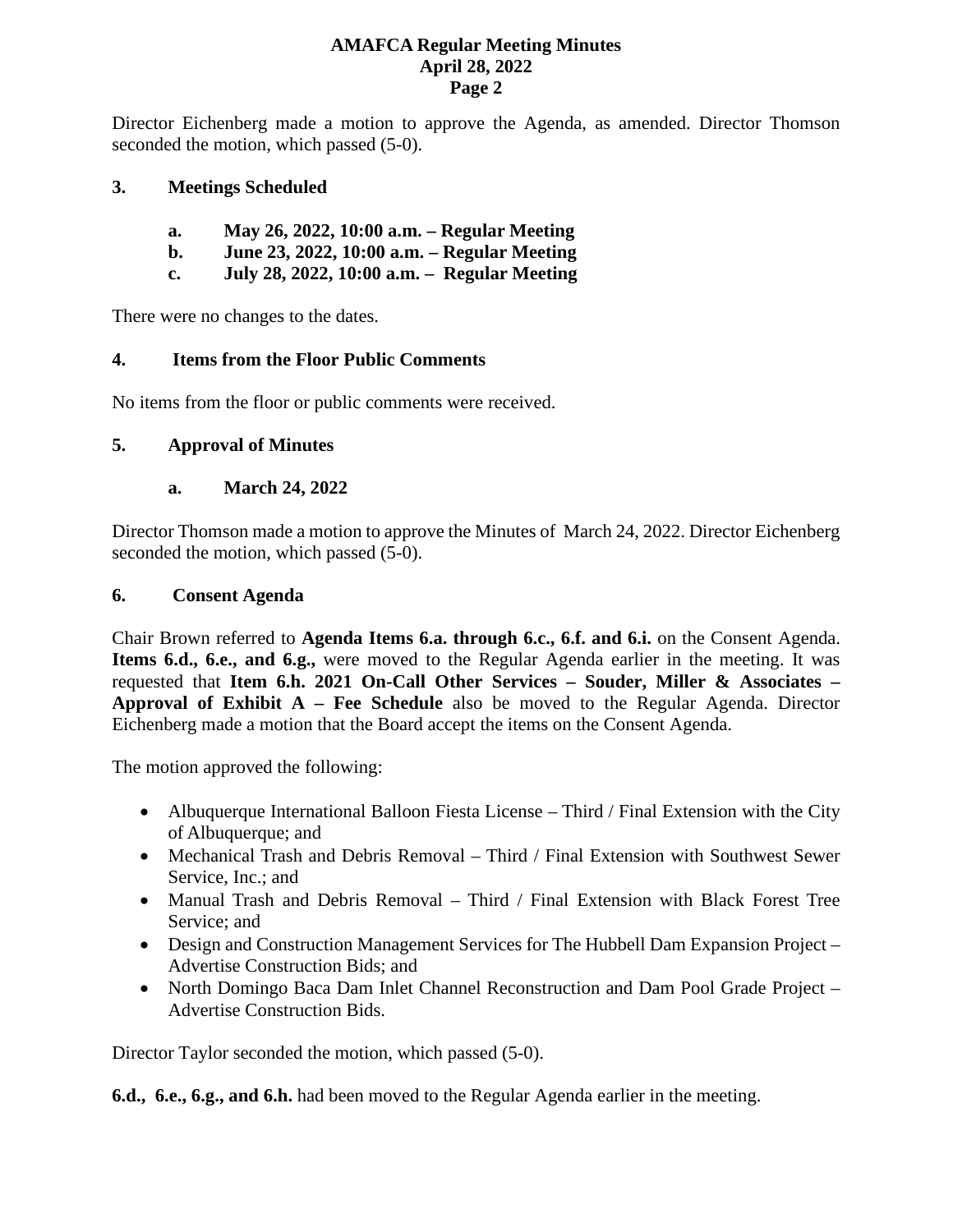## **6.d. La Cueva Survey & Hydraulic Analysis Project – Approval of Professional Engineering Services Agreement with ESP Associates**

Responding to questions from the Board, Mr. Jerry M. Lovato, AMAFCA Executive Engineer, covered the history of the negotiations with the consultant, RESPEC. AMAFCA and the consultant were unable to come to a mutual agreement on the scope of services; AMAFCA needed to have certain work done; this dealt with doing the Hydraulic Analysis with survey information and a GIS Program; there was a large discrepancy with how the work would be done; the consultant's fee could not be justified with the known specifications of work. Ms. Nicole M. Friedt, AMAFCA Engineer II, recapped that there was an issue associated with the manhour breakdown and the analysis AMAFCA had done, in the past, on jobs of a similar nature; there was no clarification provided on why would it take ten times longer then what AMAFCA had done on other similar tasks; fundamentally RESPEC was taking the terrain information, importing it into Hydrologic Engineering Centers River Analysis System (HEC-RAS), and then in turn manipulate the terrain points manually in the modeling software; and further explained how the process should work, HEC-RAS is not the appropriate software program for terrain manipulation. Responding to a question from the Board on the cost, Mr. Lovato stated that the agreement included the entire cost as well as ESP looking at the entire Light Detection and Ranging (LiDAR) for the North Albuquerque Acres, as the Board had instructed at the March meeting.

Director Thomson made a motion to approve the Professional Engineering Services Agreement with ESP Associates, Inc., for the La Cueva Survey & Hydraulic Analysis Project. Director Eichenberg seconded the motion, which passed (5-0).

### **6.e. Valle de Oro Drainage Barr Spur Improvements & Water Quality Project – Authorization to Advertise for Construction Bids**

Responding to a request by the Board, Mr. Lovato covered the purchase history of the land in the south valley for the Wildlife Urban Refuge known as Valle de Oro; associated construction that had gone into the project; an issue arose during potholing; a concrete structure had been placed over the Middle Rio Grande Conservancy District (MRGCD) ditch into the swale causing two big conveyances over top of each other; coordination with US Fish and Wildlife for pedestrian access; and covered the Albuquerque Bernalillo County Water Utility Authority's (ABCWUA) water line from Ridgecrest down to under VdO and the River to their reservoir, which is the same elevation as the Ridgecrest reservoir. Ms. Friedt noted that a conflict was found during a potholing project during the last amendment for the last phase, to make sure the design was sound; the potholes show the waterline is much shallower than originally thought; basically constructed at the flow line of the Barr Interior Drain; there is no real cover on it; and if you put a box at that flow line there would now be a box directly in conflict with a 36-inch water transmission line. Mr. Lovato further stated the reason the design was not anticipated was due to not knowing about the conflict until AMAFCA had the plan in hand with the ABCWUA; at that point ABCWUA said that there cannot be a structure put over the top of the ABCWUA pipe; if AMAFCA is to touch the ABCWUA pipe AMAFCA can only do it during two to three months of the year due to the ABCWUA reservoirs; and if the last phase does not go through it would stop the whole project at this point. Ms. Friedt advised the cost of the amendment also includes expediting getting the project out to bid; water pipe is a long lead item now; the contractor needs to be involved early;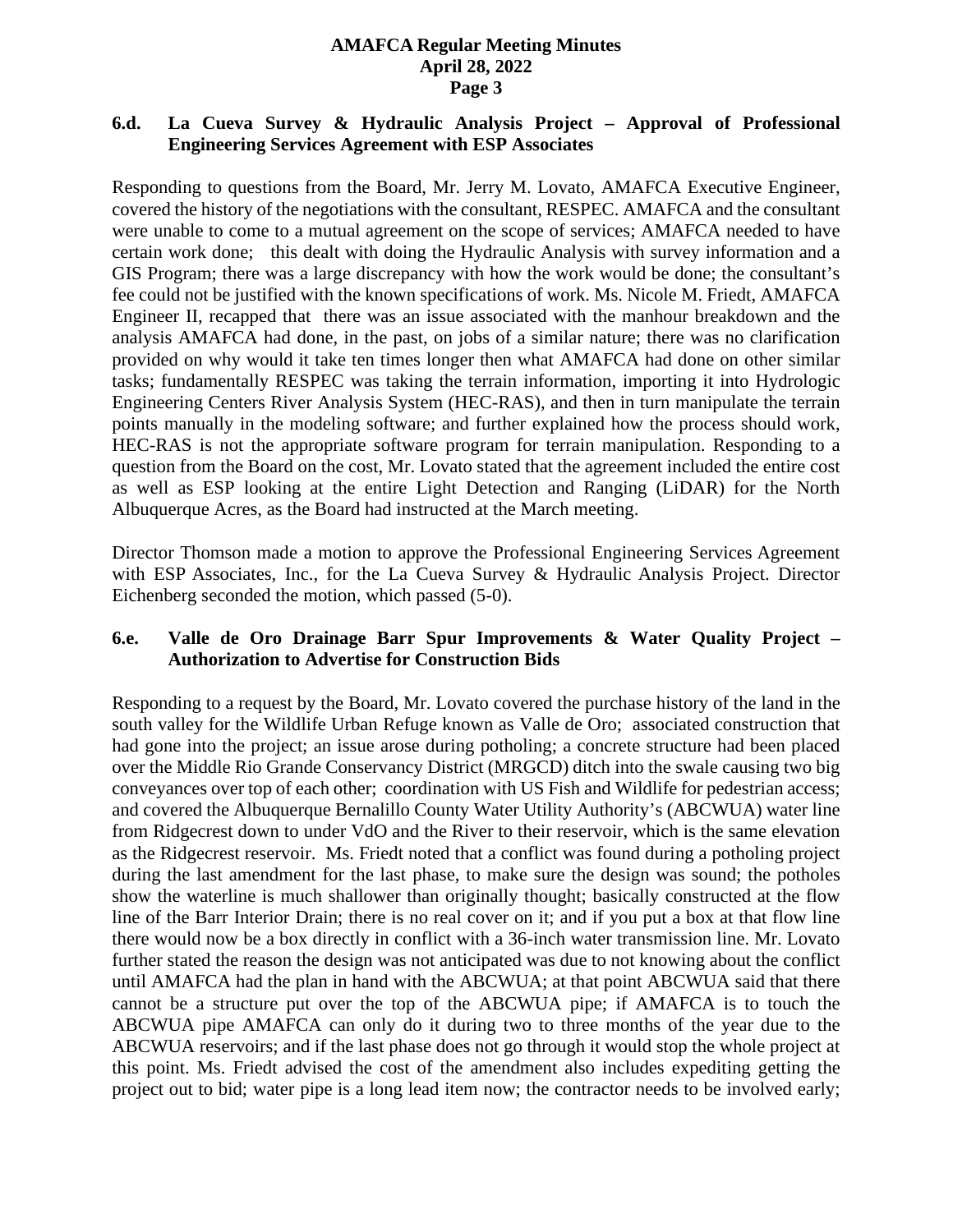and there is the need to be ready for construction by November 1, 2022 (MRGCD and ABCWUA deadlines as well). Responding to a question on the design being functionally complete, Ms. Friedt recapped that the water line is part of it; part of the reason for coming to the Board now to advertise for construction; as soon as the constructions plans are done the process can start; the rest of the design, besides the water line, is substantially done; and covered the location of the waterline.

Director Eichenberg made a motion to authorize the advertisement of Construction Bids for the Valle de Oro Burr Spur Improvements & Water Quality Project. Director Thomson seconded the motion, which passed (5-0).

## **6.g. Valle de Oro Drainage Facility Project – Approval of Amendment Twenty-Three to the Agreement for Design Services**

Responding to a request by the Board, Ms. Friedt recapped the cost of amendment would involve the design of waterline into the construction package which would include coordination with ABCWUA; new plans to be drafted; new specifications incorporated into the bidding documents; expedites the schedule required for the long lead time; closes out and gets through the bidding phase and services; will get through the final design elements for the VdO; and should be the end of the VdO design contract.

Director Thomson made a motion to authorize the Executive Engineer to approve Amendment Twenty-Three to the Agreement for Design Services for Valle de Oro Drainage Facility. Director Eichenberg seconded the motion, which passed (5-0).

# **6.h. 2021 On-Call Other Services – Souder, Miller & Associates – Approval of Exhibit A – Fee Schedule**

Responding to questions from the Board, Mr. Lovato covered the daily cost for each survey with Souder Miller's equipment and stressed that using the on-call would save money on what is considered intensive labor.

Director Eichenberg made a motion to authorize the Executive Engineer to replace the current Exhibit A – Fee Schedule with a new Fee Schedule in the current On-Call Surveying Contract with Souder, Miller & Associates. Director Taylor seconded the motion, which passed (5-0).

# **7. Executive Engineer's Report**

## **a. Notification of Past Month's Activities**

Mr. Jerry M. Lovato, AMAFCA Executive Engineer, referenced the late mailout which highlighted significant activities from the previous / current month and answered questions from the Board.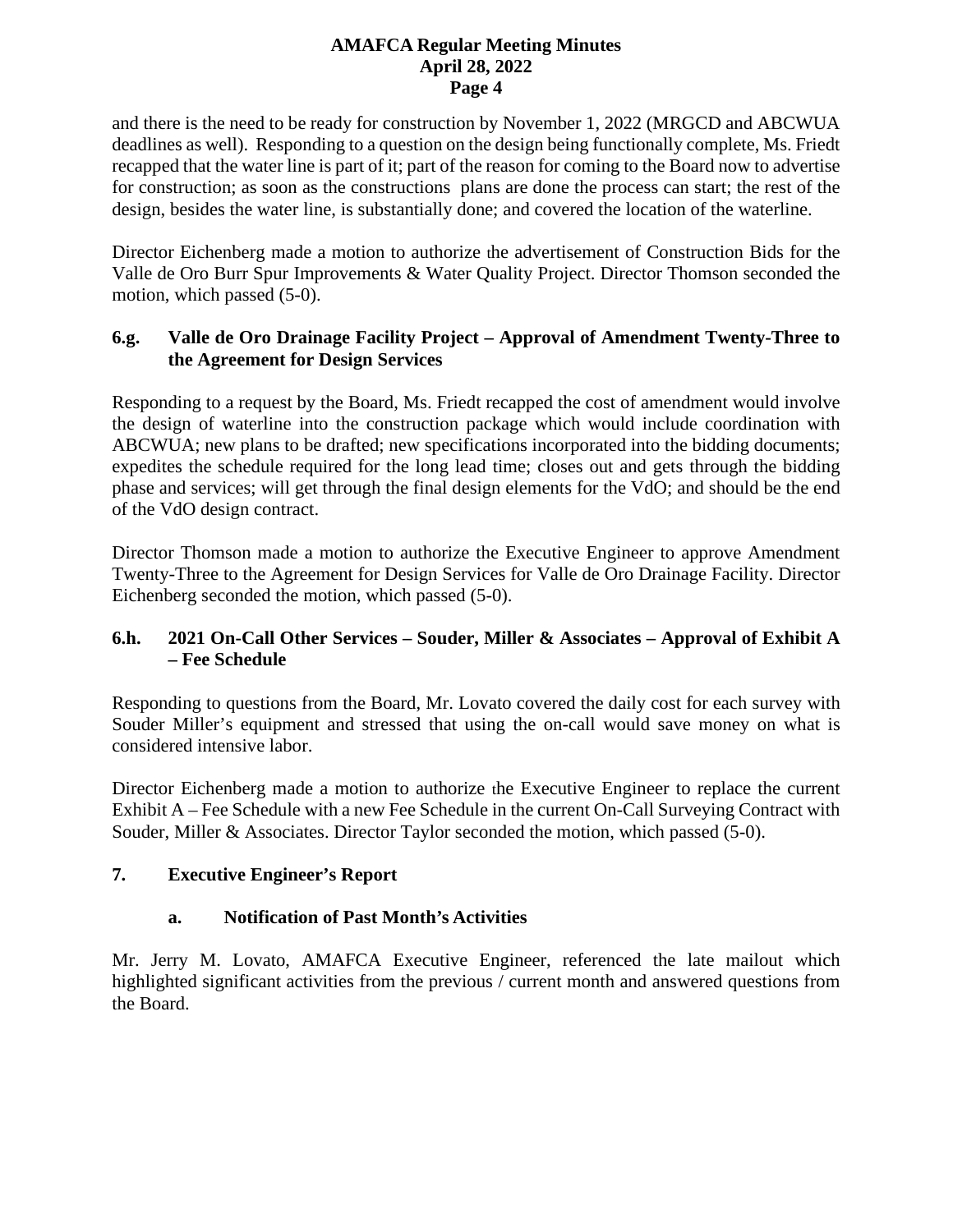#### • **General & Administrative**

*Congressional Delegation Update*: AMAFCA's Lobbyists in New Mexico and Washington, DC are working together to establish the project criteria for a grant writing process to tie into the Bureau of Reclamation and Corp of Engineers processes. Two AMAFCA projects were listed in Senator Lujan's request: Black Mesa Pump Station Project with Bernalillo County (BernCo) and MRGCD and the Gibson Corridor Project that would be helping City of Albuquerque (CoA), BernCo, and possibly the US Air Force.

The Eastern Alvarado property is included in the Gibson Corridor Project

#### • **Project Management**

*North Domingo Dam*: AMAFCA staff contacted BernCo to start the process of modifying the spillway access from Eubank. This modification would eliminate the right turn, which requires heavy truck traffic to use neighborhood roadways to access Paseo del Norte. This would provide for better traffic flow and safer truck travel. The modification would allow a left turn from AMAFCA property onto Eubank.

*Valle de Oro*: AMAFCA, during plan review with the ABCWUA, was informed of a conflict with the large water transmission line and the Barr Drain. This was discussed in further detail earlier in the meeting.

#### • **Facilities, Operations & Maintenance**

*North Pino Channel*: A new development came in for normal plan review for a proposed development that abuts the AMAFCA channel. Through the plan review process an issue was identified with the existing channel that runs through the Journal Center. The channel is a hybrid with a small concrete bottom and grass side slopes. The original design analysis cannot be found but it is thought to be designed for 1,000 to 2,000 cubic feet per second (cfs). The channel was built in the late 1980s. In the mid-1990s, the Corps of Engineers completed a study to identify all flows that enter into the North Diversion Channel and noted the North Pino inlet (channel) was designed for a flow rate of 2,700 cfs. After the report was completed in 1995, AMAFCA and CoA allowed flows to enter the channel not to exceed 2,700 cfs, this allowed development east of I-25 to discharged into the current channel. Knowing there is approximately 3,000 cfs generated from the upper basin that enters the channel, the given configuration requires super critical flows to be accepted and safely conveyed to the NDC. The analysis provided by the development assumed super critical flows, but the hybrid channel section cannot safely convey super critical flows. Therefore, a new analysis was requested by staff assuming subcritical flow that could safely be conveyed by the hybrid channel built in the late 1980s. AMAFCA will independently verify the as-built information and do an independent engineering analysis of this section of the channel. This is an AMAFCA facility, on AMAFCA right-of-way, and the grass is currently maintained by a third party. No documentation of a maintenance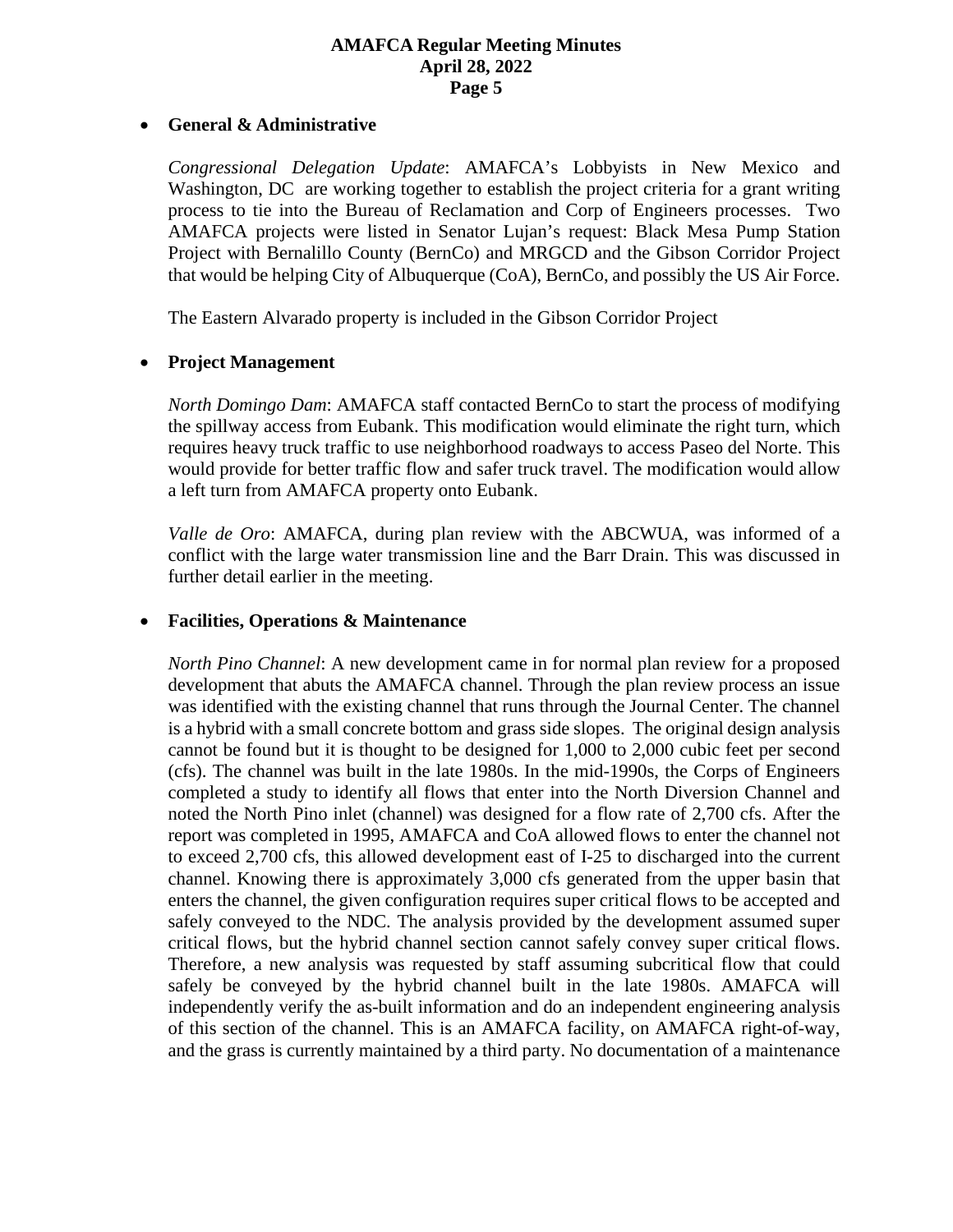agreement can be found with a third party. The third party has been notified that AMAFCA will be addressing the possible channel deficiencies if and when they are quantified.

## • **Public Outreach**

*Black Mesa Three Dam Outlet Project*: AMAFCA received an American Council of Engineering Companies (ACEC) award during the 2022 Annual Gala. AMAFCA and MRGCD staff attended, as well as former District 1 Director Deborah Stover.

## **b. Notification of On-Call Services Task Orders**

Mr. Jerry M. Lovato, AMAFCA Executive Engineer, referred to the memo for task orders issued over the last month and answered a question from the Board.

# **c. PSC Budget Recommendations**

This item was removed from the agenda earlier in the meeting. It will be on the May Board agenda.

# **8. Financial Matters**

# **a. Financial Matters – Approval of Expenditures**

Mr. Herman Chavez, AMAFCA Finance and Administration Manager, summarized information provided in the memo and answered questions from the Board.

Director Thomson made a motion to approve the March 2022 Expenditure Report. Director Eichenberg seconded the motion, which passed (5-0).

## **b. Other Matters**

Mr. Herman Chavez, AMAFCA Finance and Administration Manager, summarized information provided in the memo. There were no questions.

## **c. AMAFCA Audit Services – Consideration for Approval of Selection Advisory Committee Recommendation**

Mr. Herman Chavez, AMAFCA Finance and Administration Manager, summarized information provided in the memo. It was noted that Chair Brown and Director Eichenberg sat on the Committee with Messrs. Lovato and Chavez. The committee advised the contract would be only for one year as opposed to the usual one year with two renewals. After a year, the Board can choose to renew or go to Request for Proposals.

Director Eichenberg made a motion that the Board approve the Selection Advisory Recommendation for Carr, Riggs, and Ingram. Director Taylor seconded the motion, which passed  $(5-0).$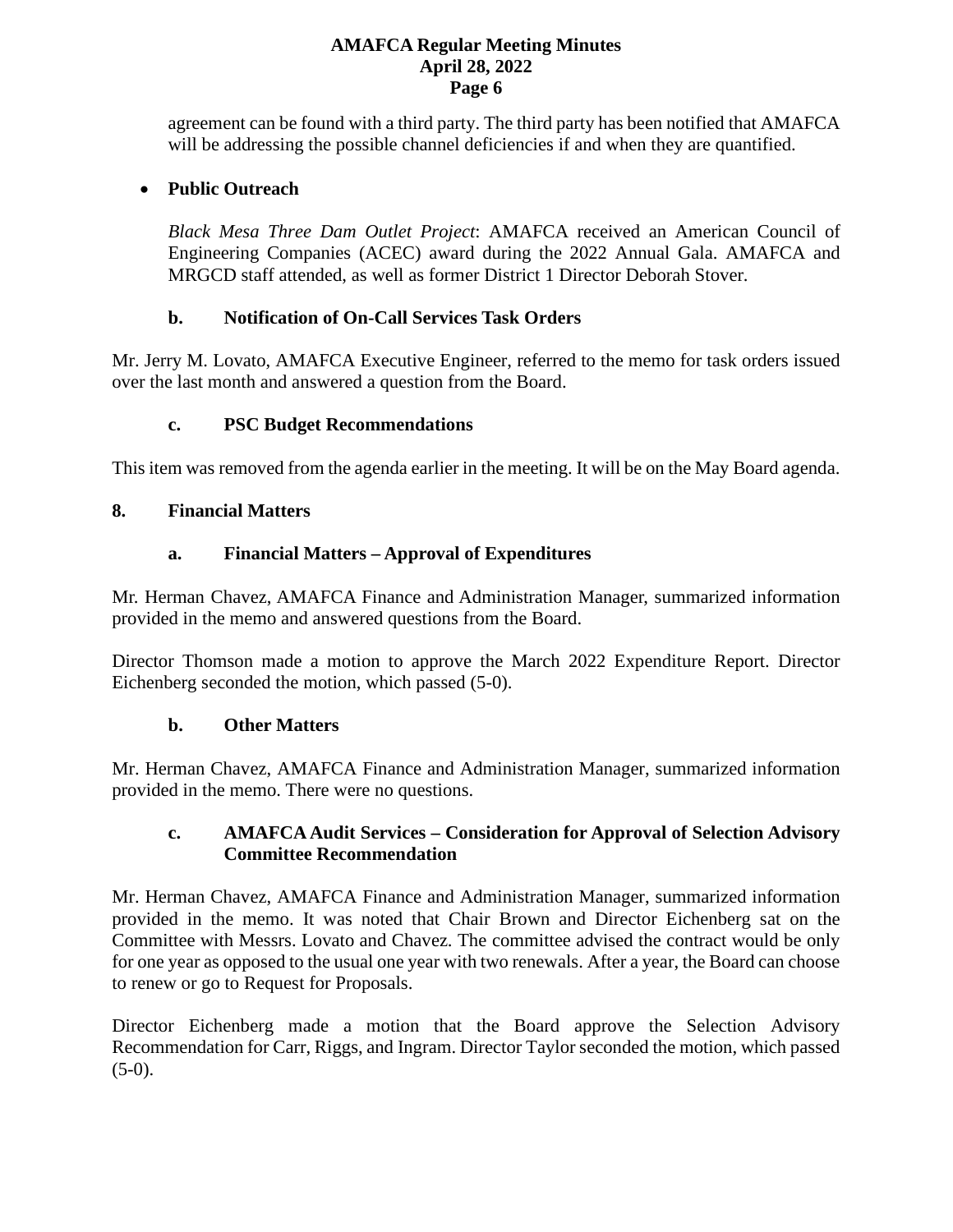### **9. 2022 General Election**

### **a. AMAFCA Redistricting – Introduction and Authorization to Procure Services**

Mr. Kevin Troutman, AMAFCA GIS Manager, summarized information provided in the memo and answered a few questions. The Board requested a consultant do a limited-scale analysis with more complete data. No motion was made pertaining to this item.

### **b. Notification to County Clerk – AMAFCA Bond Question**

Mr. Herman Chavez, AMAFCA Finance and Administration Manager, summarized information provided in the memo and advised AMAFCA would have the Bond Question on the Election ballet as long as there is room. There were no questions.

### **10. AMAFCA Bond Program**

## **a. Bond Sale Presentation by RBC Capital Markets, LLC**

Mr. Herman Chavez, AMAFCA Finance and Administration Manager, introduced Mr. Erik Harrigan, Managing Director with RBC Capital Markets, LLC and Mr. Daniel Alsup with Modrall, Sperling, Roehl, Harris & Sisk. Mr. Harrigan provided current market information; noted the last time AMAFCA had a Bond Sale, the Board had authorized the AMAFCA Chair and Vice Chair flexibility for a bigger window; the current Resolution has the same language; the Bond Sale could happen during a Board meeting day; it was felt the markets are stabilized; and AMAFCA should get a competitive rate.

#### **b. Approval of Resolution 2022-04, Notice of Bond Sale**

Mr. Alsup referenced the Resolution, noting if adopted, his office would publish the Notice of Bond Sale in the Albuquerque Journal for 30 days.

Director Taylor made a motion that the Board adopt Resolution 2022-04, Notice of Bond Sale. Director Thomson seconded the motion, which passed unanimously (5-0), on a roll call vote.

## **11. Legal**

#### **a. Status Report**

Mr. Jerry M. Lovato, AMAFCA Executive Engineer, referred the Board to the memo from Robles, Rael, and Anaya. There were no questions. Attorney William Zarr was able to voice he was on the call and was advised the Board had no questions.

#### **12. Joint Projects**

**a. Hubbell Dam Expansion – Approval of Partnership Agreement with City of Albuquerque as substantially attached**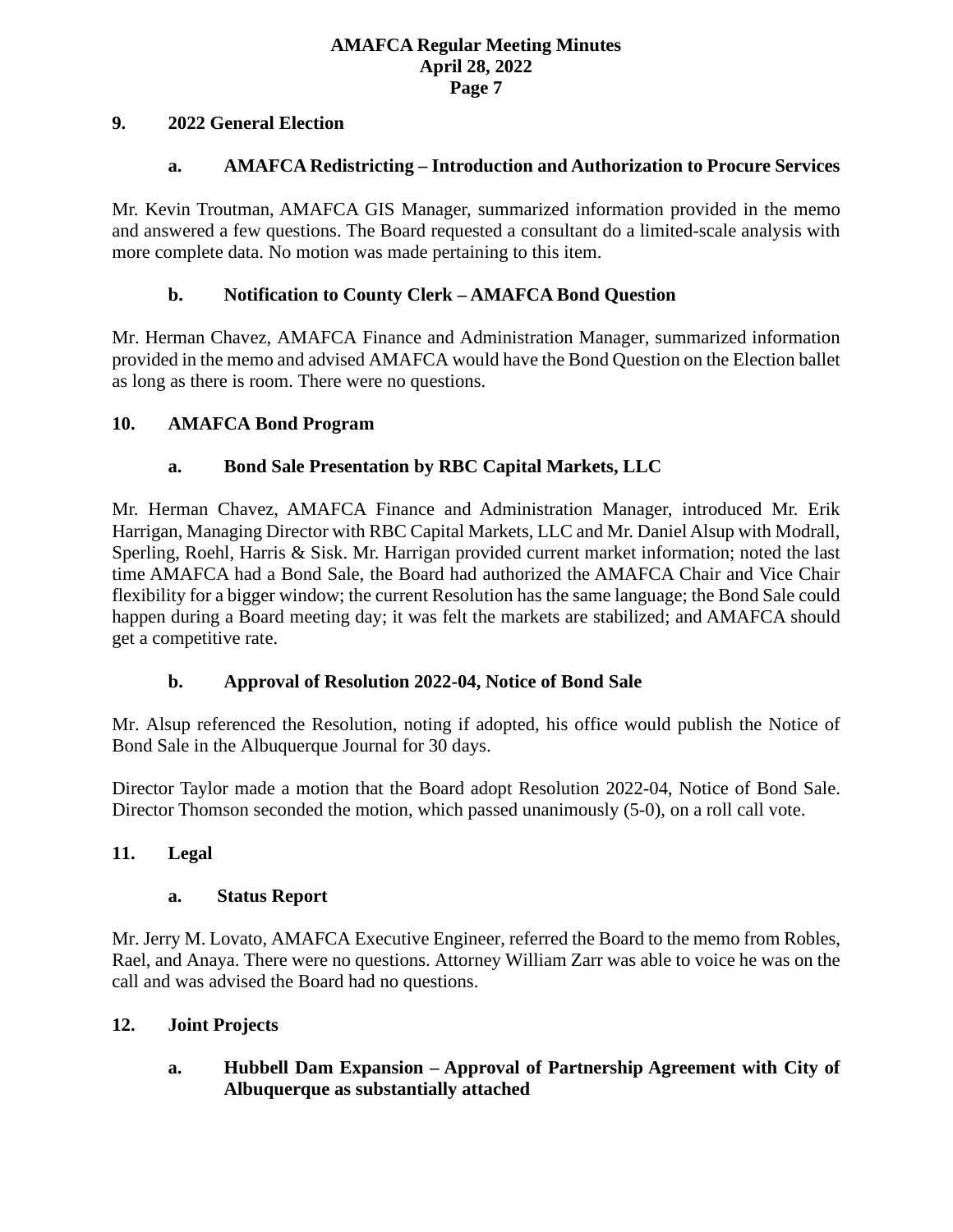Ms. Nicole M. Friedt, AMAFCA Engineer II, summarized information provided in the memo, noting the City of Albuquerque has edits to the agreement, and answered questions from the Board.

Director Thomson made a motion to approve the Partnership Agreement with the City of Albuquerque for the Hubbell Dam Expansion Project, substantially as attached. Director Taylor seconded the motion, which passed (5-0).

### **b. Agreement to Develop Simplified Inundation Mapping in an Urban Area – Consideration of Approval of a Funding Agreement between City of Albuquerque and the New Mexico Office of the State Engineer**

Mr. Bradley L. Bingham, AMAFCA Drainage Engineer, summarized information provided in the memo and answered questions from the Board.

Director Thomson made a motion to approve the Cost Share Agreement among the New Mexico Office of the State Engineer, City of Albuquerque, and AMAFCA to develop Simplified Inundation Mapping in an Urban Area. Director Eichenberg seconded the motion, which passed  $(5-0).$ 

# **c. Calabacillas West Branch Grade Control Structure #11 – Award of Construction Contract**

Mr. Bradley L. Bingham, AMAFCA Drainage Engineer, summarized information provided in the memo and answered questions from the Board. Mr. Bingham noted Mr. Mack King with Pate Construction was present. It was noted that Pate Construction is headquartered in Pueblo, Colorado; news had hit in the construction community of the impending award; and Pate has done work with AMAFCA before.

Director Thomson made a motion that the Board award the Construction Contract for the Calabacillas West Branch Grade Control Structure #11 to Pate Construction, in the amount of \$1,961,081.00, plus New Mexico Gross Receipts Tax. Director Taylor seconded the motion, which passed (5-0), on a roll-call vote.

## **d. Calabacillas West Branch Grade Control Structure #11 – Approval of Amendment Three to the Design Contract to include Construction Management, Inspection and Material Testing**

Mr. Bradley L. Bingham, AMAFCA Drainage Engineer, summarized information provided in the memo and answered questions from the Board.

Director Thomson made a motion to authorize the Executive Engineer to approve Amendment Three to the Engineering Services Agreement for the Calabacillas West Branch Grade Control Structure. Chair Brown seconded the motion, which passed (5-0).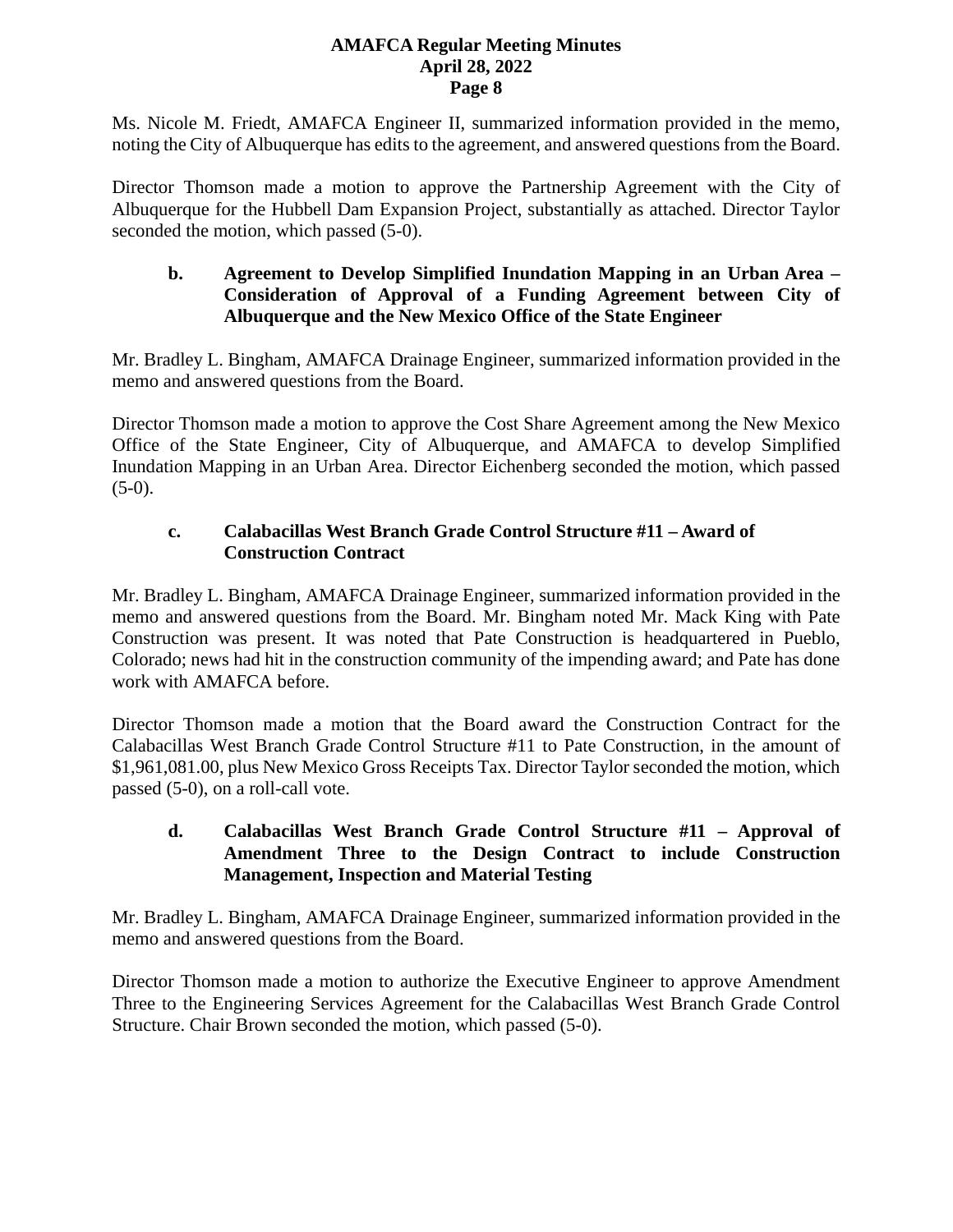### **13. AMAFCA Field Highlights**

### **a. Field Report**

Mr. Nolan Bennett, AMAFCA Field Engineer, provided a report on various projects / events and answered questions from the Board.

### **b. Construction Report**

Mr. Nolan Bennett, AMAFCA Field Engineer, referred the Board to the Construction Report and answered a question from the Board.

## **c. AMAFCA Storm Water Management Program (SWMP) Control Measures**

Mr. Patrick J. Chavez, AMAFCA Stormwater Quality Engineer, passed out a copy of the slides that were shown to the Board and answered questions from the Board. The presentation covered Storm Water Management Program (SWMP) Control Measures in the Watershed that included Cooperative Permittees; Political Boundaries; Map of the Watershed; Exchange of Information; General Permit Requirements; SWMP Minimum Control Measures; Public Outreach; Scoop the Poop Signage; Green Stormwater Infrastructure; 2022 Land & Water Summit; Post Construction Runoff; Stormwater Quality Monitoring; Wet Weather Monitoring; Stormwater Quality Samples; Impairments in the Mid-Rio Grande River: Monitoring Results of CMC / AMAFCA; Bosque Ecosystem Monitoring Program (BEMP) monitoring and sampling; Total Trash / Sediment / Vegetation Removed by AMAFCA; Annual Report due by December 1 every year; Permit Status; and BEMP Funding.

#### **14. Real Estate**

## **a. North Domingo Baca Dam – Sediment Removal Prior to AMAFCA Project**

Mr. Nolan Bennett, AMAFCA Field Engineer, summarized information provided in the memo and answered questions from the Board.

## **b. Leasing AMAFCA Property – Policy Discussion**

Mr. Willie West, AMAFCA Real Estate Manager, summarized information provided in the memo and answered a question from the Board.

## **15. AMAFCA FY-2023 Budget**

## **a. Draft FY-2023 General Fund Budget**

Mr. Herman Chavez, AMAFCA Finance and Administration Manager, summarized information provided in the memo and answered questions from the Board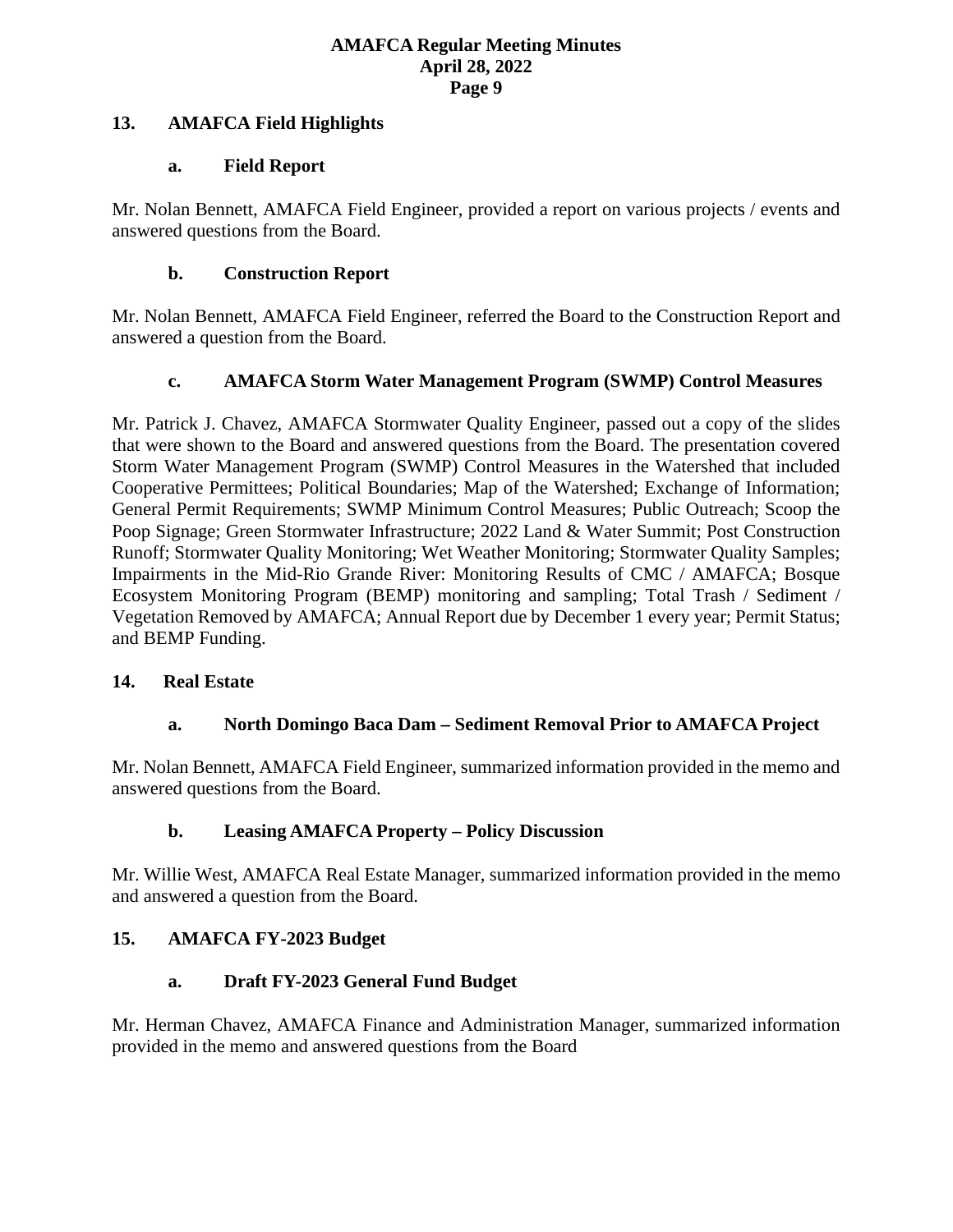### **b. Draft FY-2023 Acquisitions & Savings Fund Budget**

Mr. Herman Chavez, AMAFCA Finance and Administration Manager, summarized information provided in the memo. There were no questions.

## **c. Draft FY-2023 Construction Fund Budget**

Mr. Herman Chavez, AMAFCA Finance and Administration Manager, summarized information provided in the memo. There were no questions.

# **d. Draft FY-2023 Agency & Area-Wide Fund Budget**

Mr. Herman Chavez, AMAFCA Finance and Administration Manager, summarized information provided in the memo. There were no questions.

# **e. Draft FY-2023 Debt Service Fund Budget**

Mr. Herman Chavez, AMAFCA Finance and Administration Manager, summarized information provided in the memo. There were no questions.

# **f. Draft FY-2023 Fiduciary Fund Budget**

Mr. Herman Chavez, AMAFCA Finance and Administration Manager, summarized information provided in the memo. There were no questions.

The FY-2023 Budgets will be acted upon at the May Board meeting.

## **16. Executive Session (closed)**

# **a. Discussion of Acquisition of Real Property (§ 10-15-1(H)(8)) – Southeast Valley Drainage and Water Quality Management Plan**

Chair Brown noted that the Board would not go into Executive Session. Mr. Willie West, AMAFCA Real Estate Manager, advised AMAFCA just received information and covered the remaining steps. Chair Brown advised both he and Director Taylor met as part of the Committee to review some information and there are not any specific offers or counter offers. Mr. Lovato asked that both Chair Brown and Director Taylor continue on the committee, if possible.

## **18. Unfinished Business**

None.

## **19. New Business**

Responding to a question from the Board regarding AMAFCA not having covered parking in the form of a solar array, Mr. Lovato stated he tried four times to get covered parking with solar arrays. He noted that AMAFCA had made many cost saving changes in recent years and does not use